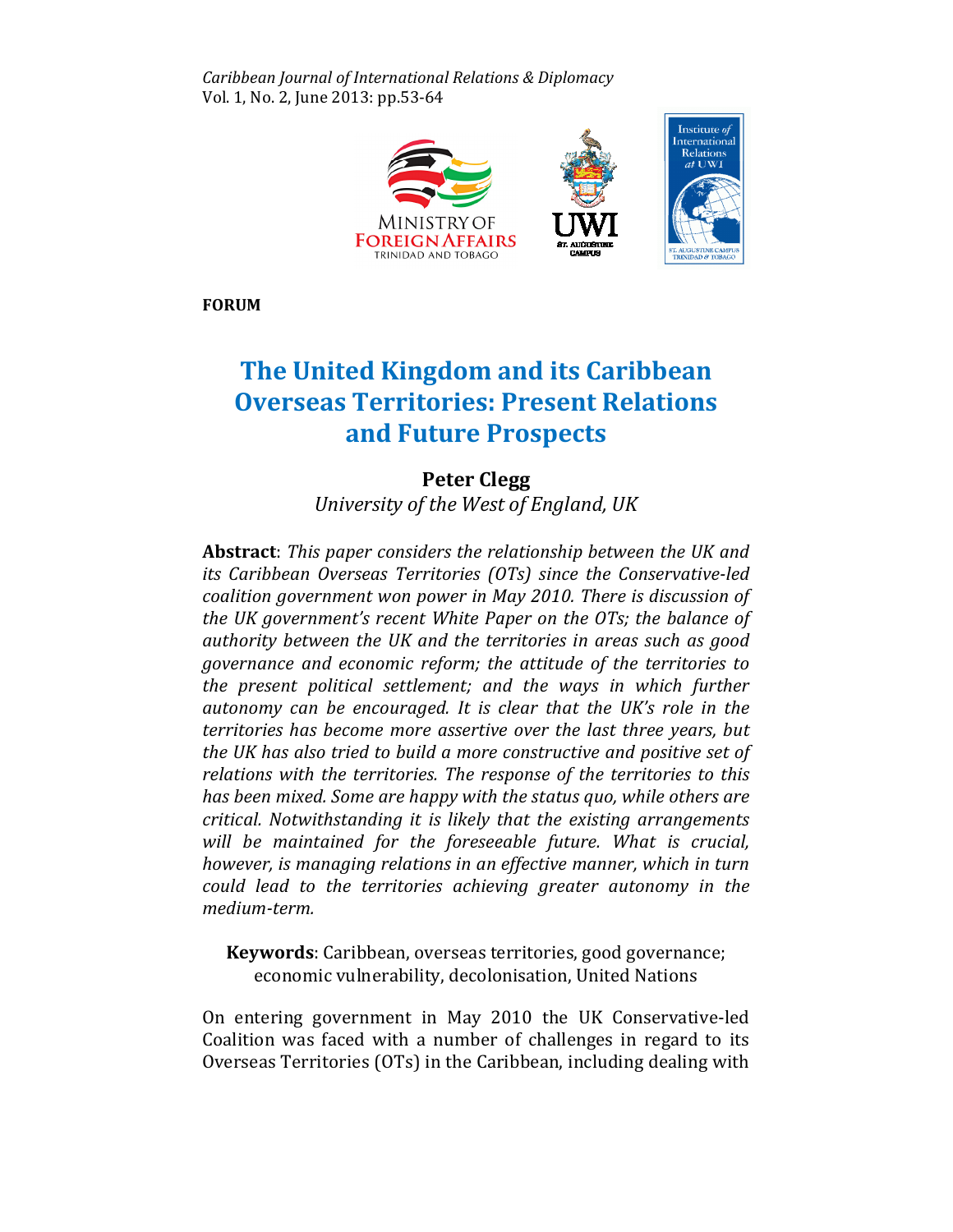the problems resulting from the corruption allegations in the Turks and Caicos Islands (TCI); addressing the economic fragility in several territories; and overcoming an underlying fractiousness between the UK and the OTs which had developed towards the end of the Labour Party's time in office. Since 2010 these challenges, and several others, have been addressed, but in doing so the UK's role in the territories has become more assertive. This obviously has implications – certainly in the short and medium term – for the territories capacity to achieve greater autonomy and possibly full decolonisation as defined by the United Nations (UN). <sup>1</sup> This paper considers the reforms that have been enacted over the last three years, including the recent White Paper on the OTs; the state-ofplay vis-à-vis the balance of authority between the UK and the territories; the response of the territories to the present situation; and the ways in which further autonomy can be encouraged.

# THE 2012 WHITE PAPER

On 28 June 2012 a White Paper on the OTs sub-titled Security, Success and Sustainability was published by the UK government.<sup>2</sup> The White Paper sets out the nature of the existing links between the UK and its 14 OTs and the measures required to 'renew and strengthen' the relationship.<sup>3</sup> The Coalition government felt  $$ perhaps correctly – that towards the end of the Labour Party's time in power relations with at least some of the territories were becoming increasingly fractious and several political and economic problems in the territories required stronger corrective action, supported by a 'very strong positive vision'.4 Thus the White Paper attempts a balance between promoting a more positive overall agenda while making clear the responsibilities and high standards of governance the territories must maintain.

From the outset the White Paper refers to the 'valued partnership within the Realm'5 and the mutual benefits gained from the relationship. For the UK that includes a global presence; a set of strategic assets; economic and financial opportunities; and access to significant natural and environmental resources (the territories comprise 90 percent of the biodiversity of the UK and territories combined). For the territories advantages include UK defence and security guarantees; economic and technical assistance; and reputational benefits. The White Paper also makes very clear that all UK government departments are 'committed to engaging with supporting the Territories'6 – not just the Foreign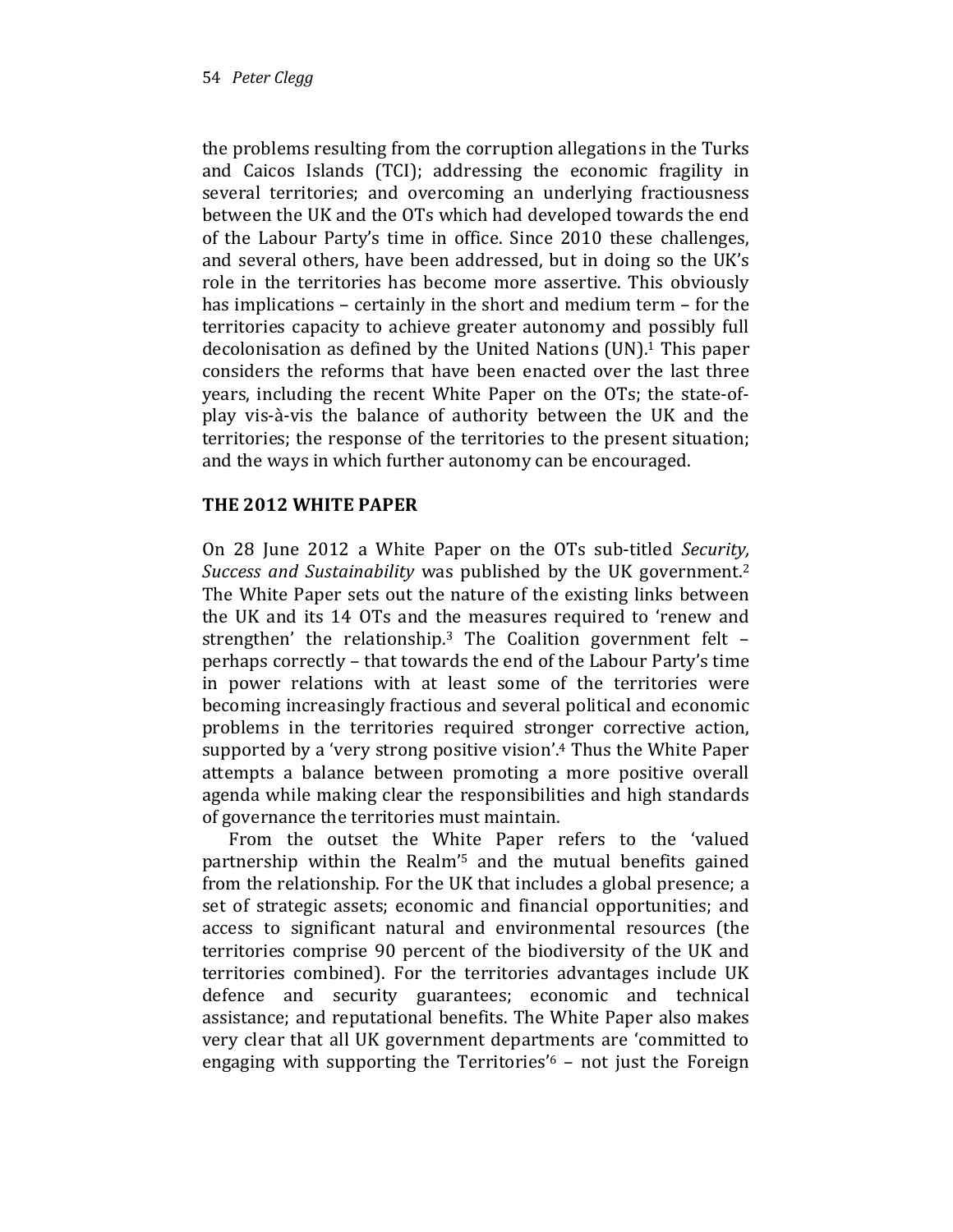and Commonwealth Office (FCO) and the Department for International Development (DFID) – to establish a mutually beneficial relationship. Stronger political links between the UK and the territories are also encouraged through a new Joint Ministerial Council, supported by a small secretariat, which replaces the more ad hoc and rather ineffective Overseas Territories Consultative Council. Further, the White Paper highlights the government's desire to promote broader engagement with the territories via local government, private companies and non-governmental organisations, and also the sharing of best practice between the territories.

In relation to specific policy areas the White Paper includes chapters on defence, security, and safety; economic development and resilience; the natural environment; good governance; education, health, culture and sport; and the territories' links with the wider world. Within these chapters several considerations standout: (1) Territories must 'abide by the same basic standards of good government as in the  $UK<sub>1</sub><sup>7</sup>$  which means inter alia maintaining the highest standards in public life, strengthening the public service, and safeguarding fundamental rights and freedoms. (2) Territories must follow 'prudent fiscal management and effective fiscal planning'8 to become as financially self-reliant as possible – if not the UK government will intervene. However, the UK will strongly defend the territories' offshore financial sectors and provide financial support, including investments to promote growth, when called upon. (3) Greater efforts will be made to develop the territories' links with key organisations such as the UN, the Commonwealth, the European Union, and the Caribbean Community (CARICOM).

The publication of the White Paper was timely in reaffirming the importance of the relationship and setting out clearly the priorities of the UK government over the next few years. Further, particular initiatives such as the Joint Ministerial Council, the emphasis on deepening ties beyond the FCO and DFID, and projecting a more positive view of the relationship are to be welcomed. However, the White Paper is in many respects very similar to the previous White Paper – Partnership for Progress and *Prosperity* – produced by the Labour government in  $1999.9$  Because there is no desire on the part of the Coalition to change the fundamental nature of the relationship and little pressure to force independence, managing relations in an effective manner is the most important challenge.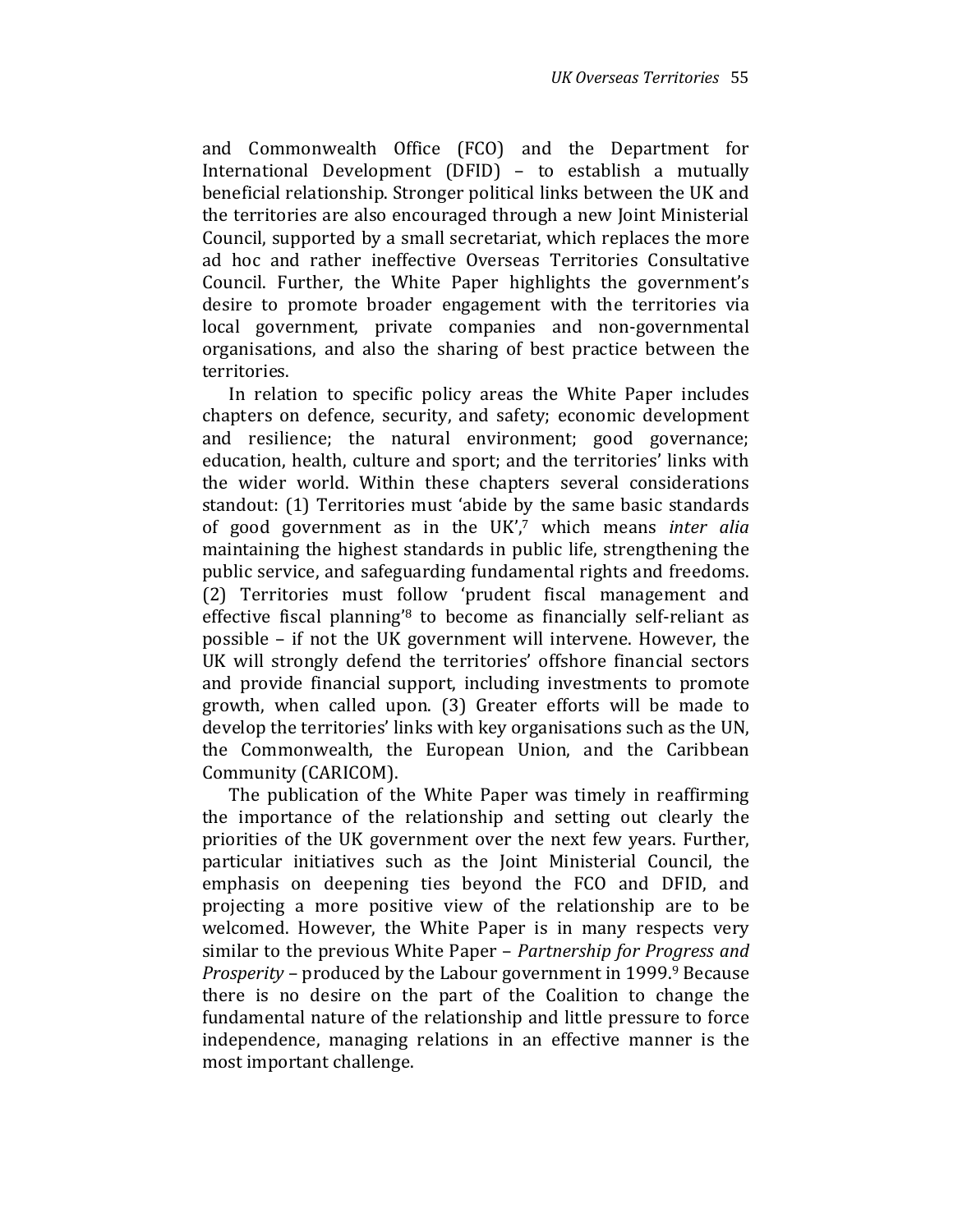### POLITICAL ISSUES: THE TCI AND BEYOND

In the TCI a general election was held on 9 November 2012, just over three years since direct rule was imposed by the UK government after serious allegations of corruption were revealed. The election was won very narrowly by the Progressive National Party (PNP) who had been in office when self-government was suspended in August 2009. Just prior to the election a new constitution came into force on 15 October 2012. Compared to the previous 2006 constitution, the new version includes stronger powers for the governor and the UK government. The UK felt this was necessary to make sure the previous corruption and mismanagement in the territory could not re-occur. There are several provisions designed to enhance the accountability of executive government. For example, all organs of government are obliged to give effect to a 'Statement of Governance Principles', which was formulated by the UK secretary of state after consultation with the TCI. The governor also has powers to act contrary to cabinet advice, or even exceptionally to enact legislation, to ensure compliance with the Statement of Governance Principles.

With self-rule now returned, but with greater UK oversight tensions are apparent between the TCI and UK. In February 2013, Premier Ewing warned CARICOM Heads of Government that there was a risk of 'chaos' in the country, criticised the actions of the UK, and called for the 'full restoration' of democracy and the removal of 'colonial influences'.10 In a strongly worded response UK Foreign Secretary William Hague accused the Premier of 'misrepresenting' the country's situation, and he reminded him that the previous PNP government had 'left behind a chaotic situation'. Hague continued, '[t]he UK government has invested much in helping put TCI back on the right path. I hope you will use this inheritance wisely'.<sup>11</sup>

The Cayman Islands has also witnessed a period of political instability, after Premier McKeeva Bush was arrested on suspicion of theft and allegedly importing explosive substances without valid permits in December 2012. (He was formally charged on 20 March.) Subsequently, Bush lost a vote of no confidence in the Legislative Assembly after five of his colleagues supported the motion – those colleagues then formed a new government. This move against Bush was precipitated in part by what had happened in the TCI – Cayman politicians felt it was necessary to act first,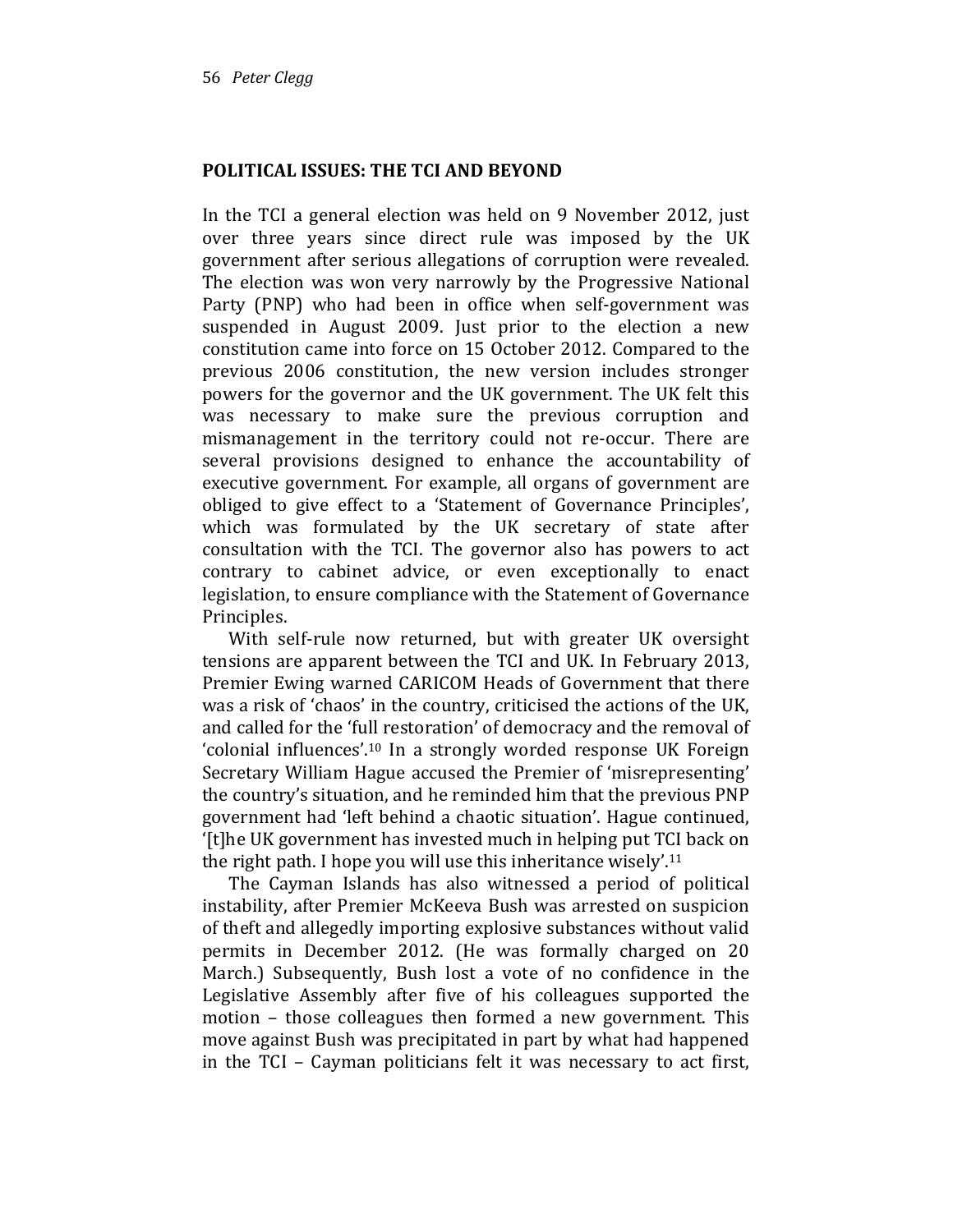rather than risk a repeat of the TCI experience. Indeed, the arrest of Bush was the culmination of a period of increasingly strained relations between the ex-premier and the Governor and the FCO. Bush during his premiership had taken an aggressive stance towards the Governor and the UK. Bush on many occasions had talked about 'bureaucratic harassment' and 'meddling'. It is true that the Governor and the UK have taken a more pro-active role in the Cayman Islands, but there have been legitimate concerns about the path the country has taken – in particular the overly dominant role Bush has played in Caymanian politics and the somewhat lax approach to budget management and government procurement (see below).

Further, the UK's present engagement in the Cayman Islands (and in other territories) is framed by the previous unattended failings in the TCI. The arrest of Bush was unconnected to the policy clashes that had taken place, but it is a sign that greater attention is now being paid to good governance with a strong lead being given by the Governor and the UK. Former premier Bush tried but ultimately failed to challenge the constitutional supremacy of the UK government, and as a consequence his own position was seriously undermined. Since Bush stepped down as premier the mood music coming out of the Cayman Islands in relation to the UK has been more positive. There are indications that many in Cayman believe that the politics of division and conflict have damaged the country's reputation and undermined its economy. Now there is hope that a more positive political climate can be shaped. However, it is uncertain whether some other territories, including the TCI, will follow suit. The absence of mutual trust and confidence is a real barrier towards the awarding of further autonomy, and without improvements the UK government will be reluctant to move significantly on the issue.

#### ECONOMIC ISSUES

Despite the territories relatively high levels of economic development most rely on a few key industries – particularly financial services, tourism and construction – for both government revenue and employment. The proportion of government revenue generated by financial services and tourism is approximately 50 per cent for the majority of territories, whilst they account for between 23 per cent and 48 per cent of employment.12 The vulnerability of government revenue is particularly acute since the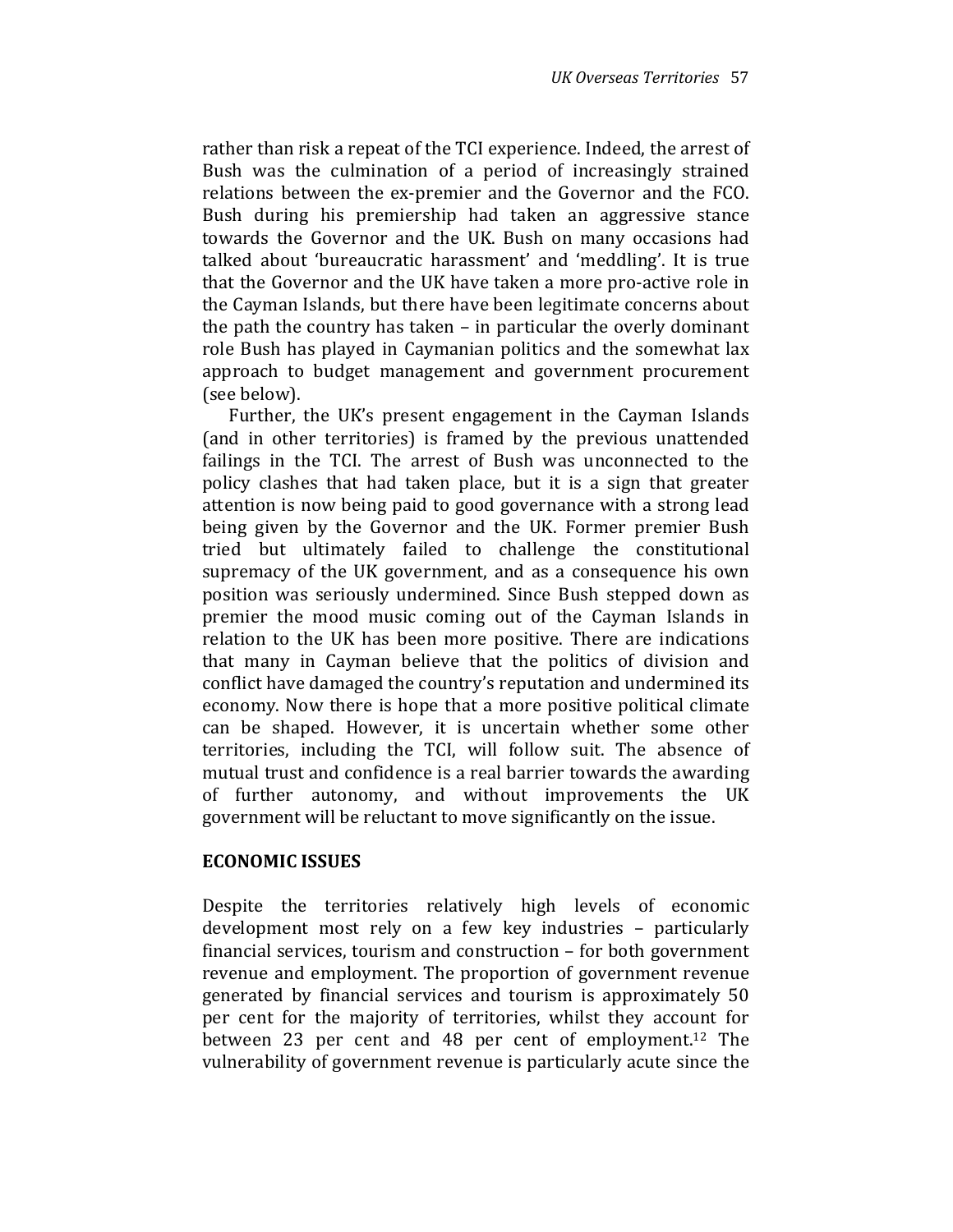territories have a narrow revenue base. There are no taxes levied on income, profits and capital gains, nor are there sales or value added taxes. Rather revenue is derived from a combination of import duties, financial sector licence fees and other specific charges. Thus many OT economies are 'particularly exposed to economic shocks'.<sup>13</sup>

The territories suffered during the recession from reduced activity in their financial services sector and declines in tourist arrivals and construction. As a result, the economies stagnated and fiscal deficits increased. The growing budgetary pressures were particularly acute in Anguilla, the Cayman Islands, and the TCI (the latter's situation being exacerbated by the previous government's corruption and mismanagement). This has led the UK government to take a stronger hand in economic matters. For example, in both Anguilla and the Cayman Islands the UK has forced revisions to local budgets to cut spending and raise revenue. Further, the UK and all the territories have agreed Frameworks for Fiscal Responsibility – legislation that commitments the territory governments to be prudent and transparent on fiscal and debt management, establishes borrowing limits, and lays down the stages that must be followed in the planning, development and execution of a project. The latter obligation was particular pertinent for the Cayman Islands as in November 2012 talks with China Harbour Engineering to develop the main port were ended after criticism from the UK government. FCO Minister Henry Bellingham had publicly criticised the way in which former Premier Bush had conducted the negotiations.

As well as direct economic impacts, the global financial crisis has led to changes in the international regulation of offshore financial centres (OFCs). For example, the US Congress passed the Foreign Account Tax Compliance Act in 2010 which came into force in January 2013. The Act requires both US citizens and foreigners living in the US to disclose information about their overseas holdings in their tax returns or risk large penalties. Further, foreign financial institutions are required to report on income earned by their US account holders, or face US-imposed fines. Similar measures are being introduced in Europe. As a consequence holdings in OFCs are coming under greater scrutiny. Indeed, the whole narrative around OFCs has become more critical.

So it is clear that the level of economic oversight of the territories, both on the part of the UK and the international community is increasing. The Coalition government in the UK with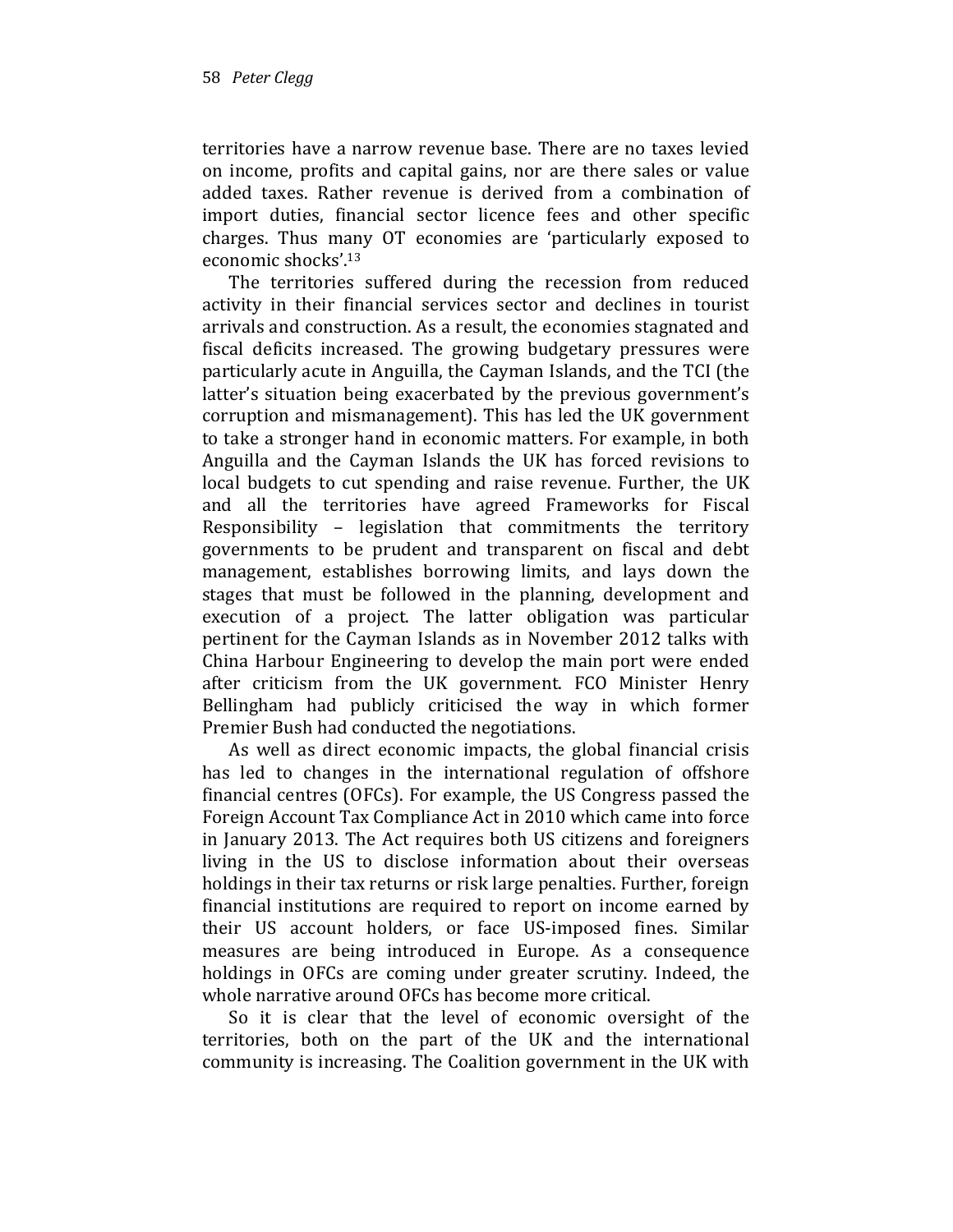its austerity policies at home feels it is necessary to encourage greater fiscal discipline in the territories. The UK wants the territories to be financially self-reliant. However, the increasing criticism of the territories' OFCs might put that at risk. Notwithstanding the UK remains a strong defender of the territories' right to maintain their role in the offshore sector. As the recent White Paper suggests the UK 'will continue to represent the interests of those Territories which meet [international standards]' and 'will strongly support their right to compete freely in international markets'.14 One reason for this support as highlighted in the White Paper is that 'the international financial centres in the territories can play a positive and complementary role to the UKbased financial services industry'.15 A second is that the UK wants the territories to be as economically independent as possible and the offshore sector helps them to be so.

How might the present economic trends impact on the territories and their attitudes towards greater political autonomy? Well, greater financial discipline may help them by consolidating their economic position and minimising their vulnerability, despite some short-term resentment over the UK's greater involvement in economic matters. On the other hand, the more hostile international attitude to their financial services industries might make the territories less confident about asking for more autonomy. The territories may well prefer to maintain the link with the UK and the useful level of protection that provides.

## ATTITUDES TOWARDS THE PRESENT CONSTITUTIONAL RELATIONSHIP

From the UK government, the view is that the constitutional position is largely settled – at least for the time being. Over the last few years new constitutions have been agreed for the British Virgin Islands, the Cayman Islands, Montserrat, and the TCI (twice). Only Anguilla was unaffected by this process.16 With the exception of the TCI, the new constitutions afford new, albeit limited, responsibilities to the territories. For example, National Security Councils were created in the British Virgin Islands and the Cayman Islands, and a National Advisory Council in Montserrat, to advise the Governor on internal security and police matters. Provisions were also made for the devolution of new powers to the governments of the British Virgin Islands, the Cayman Islands and Montserrat in the area of international affairs. Further, the new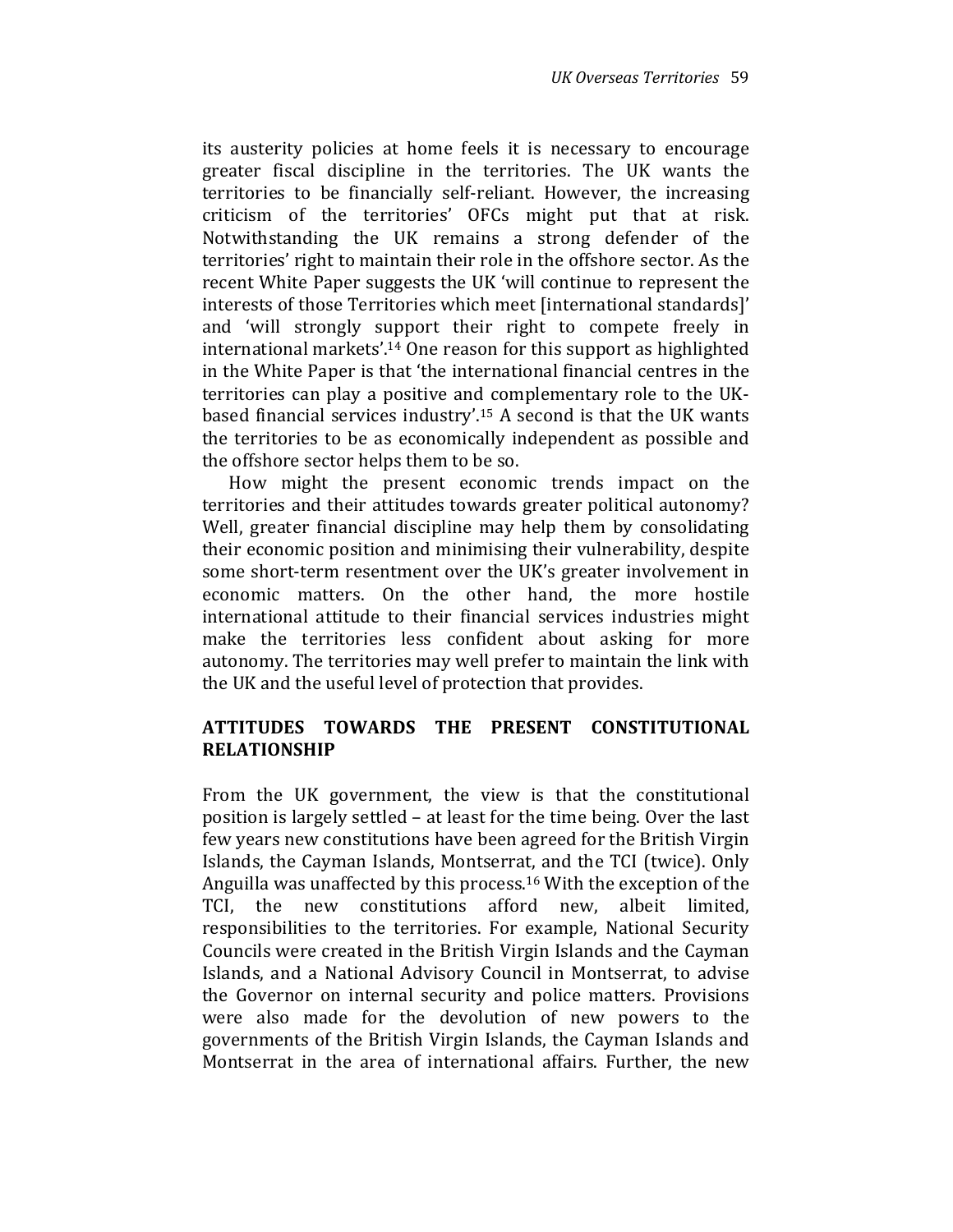constitutions included some symbolic changes which the territories requested. In the British Virgin Islands and the TCI the Legislative Council was renamed the House of Assembly, and in Montserrat it was renamed the Legislative Assembly. In three territories the title of Chief Minister was changed to Premier and the Executive Council was renamed the Cabinet, while in the Cayman Islands the title of Leader of Government Business was changed to Premier. Ultimately, however, the Conservative/Liberal Democrat coalition government shares the position of the previous Labour government that limits should be placed on the territories' constitutional room for manoeuvre in order to maintain the UK's reserved powers and to safeguard the independence of the judiciary and the impartiality of the civil service. The UK now believes that rather than further constitutional reform the existing arrangements should be made to work better, and it is hoped that the provisions within the White Paper will help to do this.

For the territories the picture is more mixed. In the British Virgin Islands, the Cayman Islands, and Montserrat there is general satisfaction with the status quo. However, in Anguilla and the TCI the rhetoric against the constitutional link is quite critical. Anguilla's Chief Minister Hubert Hughes has called for complete internal self-government, and more recently full independence. After differences over the territory's budget in 2011 Hughes called on Anguillans to 'throw off the yoke of oppression' and consider independence.17 Then in April 2013 Hughes said he wanted a referendum by the end of the year to consider two options: 'complete internal self-government or independence'.18 Note, moderate reform was not offered as an option.

What should we make of the suggested referendum? First, it is not at all certain that a vote will be take place. Second, if a vote is held it is unlikely that independence will be favoured. Rather, the most likely result – support for complete self-government – could be used as a bargaining chip in an attempt to pressurise the UK government to devolve significant new powers in any new constitution. So far the UK has not been prepared to accept such changes unless a territory decides on a stage-by-stage process to independence. In addition, the PNP in the TCI announced in October 2011 that it would seek a referendum on independence if it won the next general election. Since the election Premier Rufus Ewing (of the PNP) has talked about the option of independence but has not committed to holding a referendum anytime soon.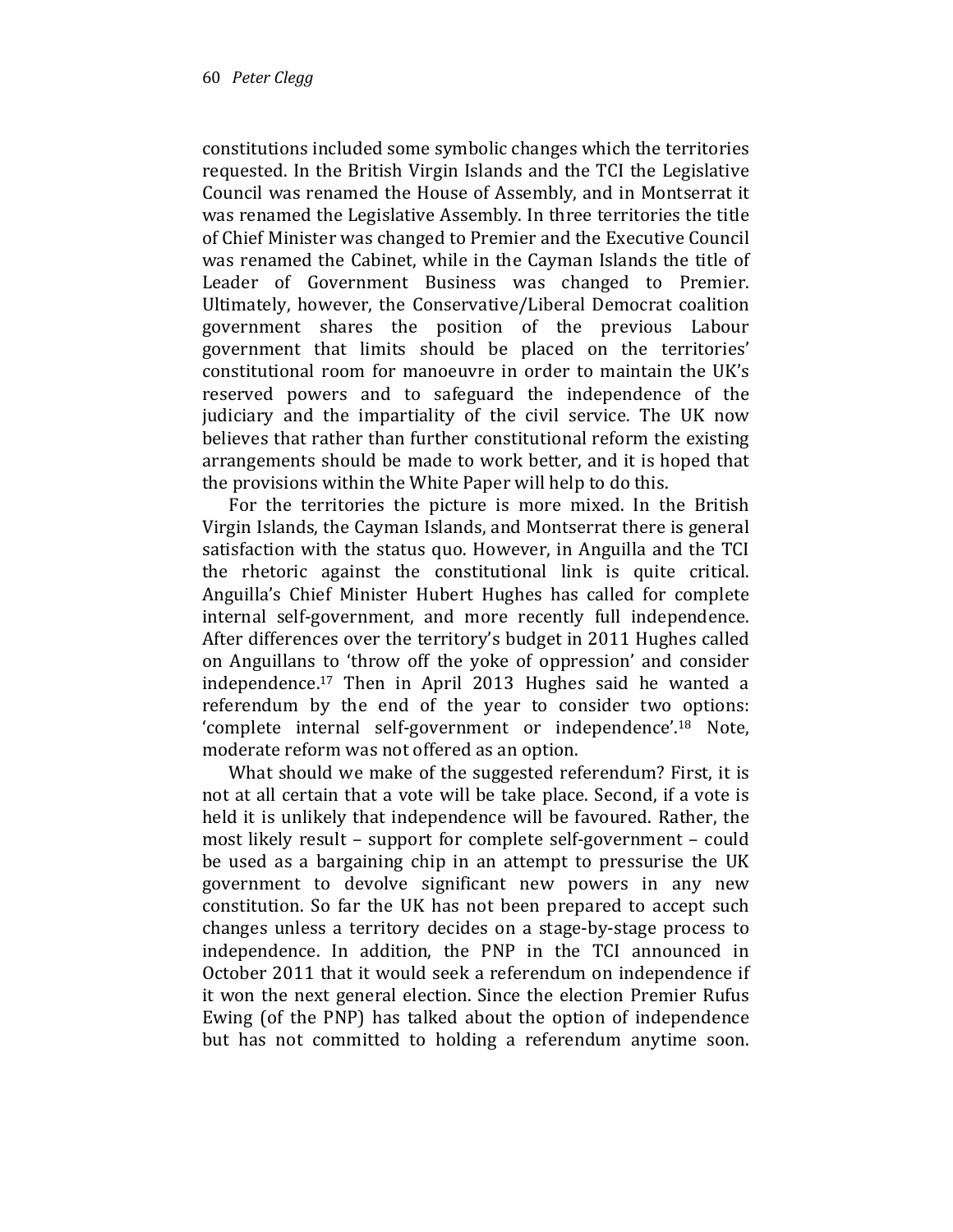Indeed, if a vote was held, it is unlikely to pass because of the recent poor record of the local political class.

Indeed, key to facilitating any changes is enhancing the probity and good practice of the territory governments, and maintaining those standards consistently over the medium to long term. Without such action the UK will be reluctant to devolve further powers, and the local populations will be cautious about supporting independence. So the territories, with external support, must take steps to consolidate and in some cases improve the ways in which local governance systems operate.

#### FUTURE PROSPECTS

From the outset it can be stated that neither the UK nor the territories want a closer and more formal constitutional relationship that might involve direct representation for the territories in the UK parliament. Similarly, the possibility of independence appears only a distant possibility, despite recent talk in Anguilla. Then what about free association? As intimated above the UK has little enthusiasm for free association in large part because of the problems linked to Associated Statehood in the 1960s and 1970s in countries such as Grenada, and the belief that free association is problematic in the cases where it operates today, for example the Cook Islands (with New Zealand) and the Federated States of Micronesia (with the United States). There is also reluctance on the UK's part to allow the Caribbean territories to be given the same level of autonomy as Bermuda (which has one of the most devolved constitutional systems) because that would hinder UK oversight. Notwithstanding, there is evidence to suggest that some territories (such as Anguilla) would like greater autonomy and/or free association.

A decade ago, the UK government set in motion a constitutional review process for the territories. For the first time the process was supposedly 'locally owned rather than directed from London'.<sup>19</sup> As a consequence, the territories hoped that fundamental reform would be undertaken. This impression was reinforced when the FCO failed initially to make its own position clear on the extent to which it would accept changes to the existing constitutions. Therefore the expectations for change on the part of the territories were high. The territories asked for a range of reforms, such as to reduce the power of the Governor and to increase the role of the elected government, to make the Attorney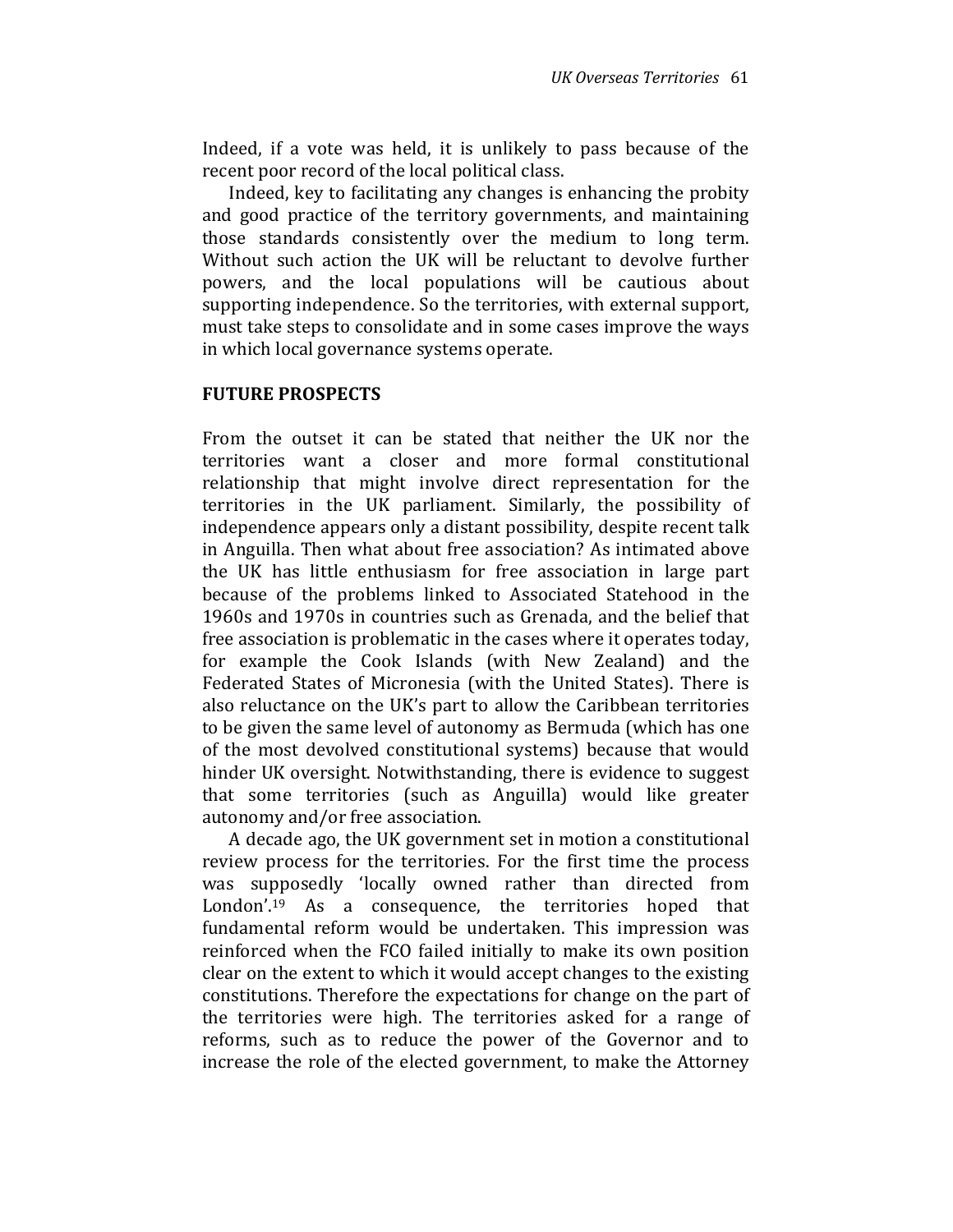General a political appointee, and to gain greater control over the public service and judicial appointments. Only then did the FCO step in and place clear limits on the territories' options. The FCO minister at the time argued that the idea of free association 'does not sit easily with our over-riding responsibility to ensure the good governance of the territories and compliance with applicable international obligations'.20 As we have seen this remains the case.

So what are the possible routes towards decolonisation? One is that the territories make clear their contentment with the existing constitutional arrangements and ask to be removed from the UN's list of non-self governing territories.<sup>21</sup> Montserrat's Premier Reuben Meade tentatively called for this in 2012. Meade argued that 'the people of Montserrat have made their choice in choosing to continue as an overseas territory of the United Kingdom and do not see themselves as being a colony'.22 There is much to be said for the argument that the local territory population should have the final say over whether a territory is delisted by the UN, and that the UN should show some flexibility to allow this to happen, i.e. in relation to UN General Assembly Resolution 2625 (XXV) that considers 'the emergence of any other political status freely determined by the people' as a way of implementing the right to self determination.<sup>23</sup> However, it has always been the view of the General Assembly that the Resolution should not legitimise models which do not offer a full measure of self government. Notwithstanding, there are two key considerations here. First, what is the view of the local (Montserratian) population? Without some kind of vote or referendum it is difficult to gauge what the view of the population is – they might not want independence but they may wish to have greater autonomy which the UK does not presently allow. It needs more than the word of the premier to judge the views of the people. Second, what happens if the view of the population changes and a new constitutional settlement is preferred? Under those circumstances could Montserrat be relisted? So perhaps the process of de-listing could be made more flexible, but the procedure for this to happen has to be clear and reversible.

Another option is to support the UK preference and make the existing arrangements work more effectively and use the newly established Joint Ministerial Council to strengthen relations and build confidence between the UK and the territories, and to enhance political and economic governance in the territories. Would a stronger institutional structure focused on mutual benefit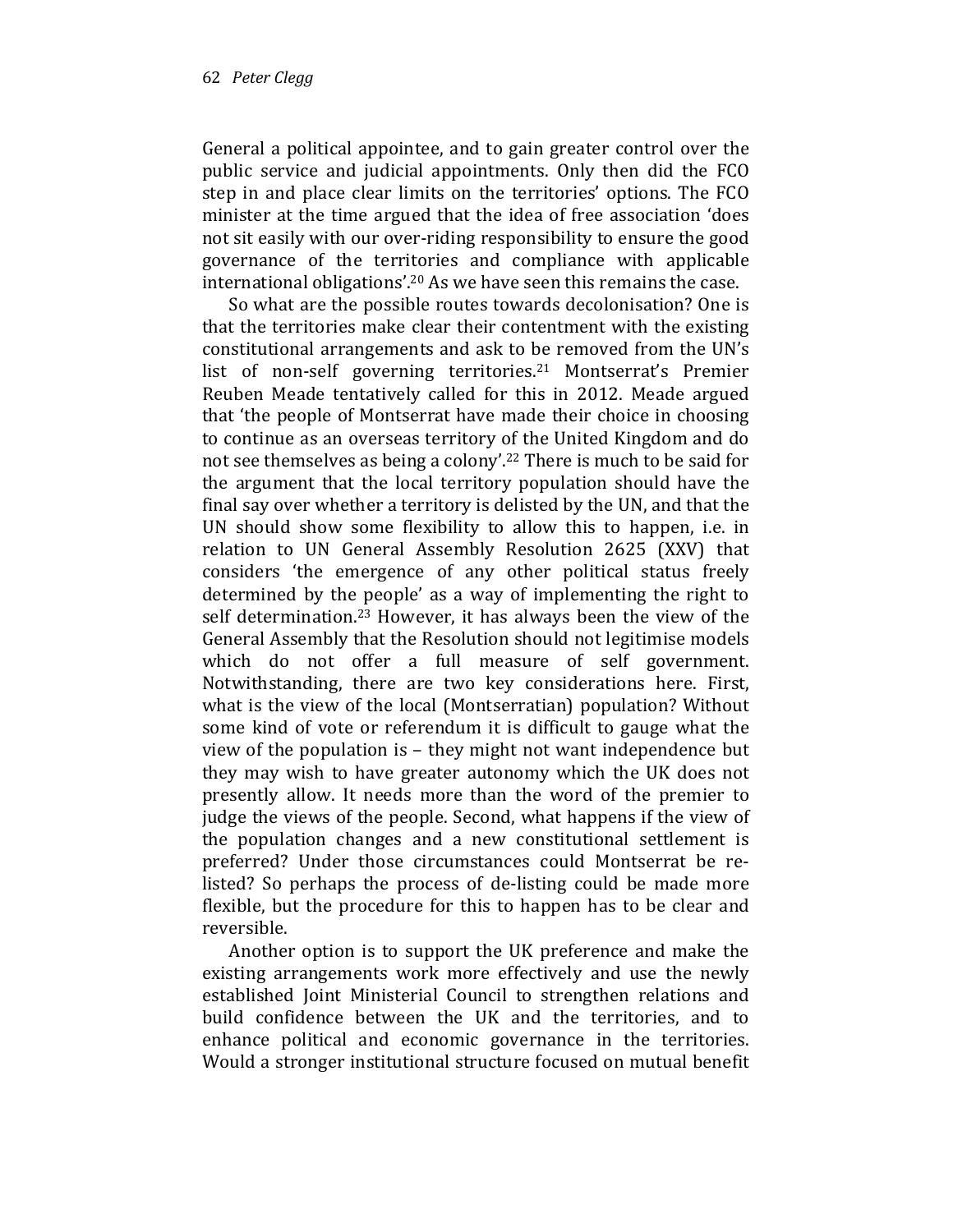be enough for de-listing? Perhaps not, but an effective Joint Ministerial Council could in the medium-term lead to greater autonomy being countenanced by the UK, including the reduction of the power of the Governor, strengthening the role of public service commissions, allowing the territories to appoint a political Attorney General, and limiting the power of the UK government to disallow laws enacted by the local legislatures. In short, if independence is not an option the UK government must gain reassurance that greater autonomy for the territories will not jeopardise its interests.

#### **CONCLUSION**

Over the last three years the UK coalition government has enacted a series of reforms to strengthen oversight and improve political and economic governance in the territories. However, many of these changes have been controversial and to counter disquiet in the territories the UK has attempted to build a more constructive and positive set of relations with them. The response of the territories to this has been mixed. Notwithstanding, it is clear that at the present time the routes towards decolonisation are limited. Independence, incorporation, and free association are not favoured by either the UK and/or the territories. One option is to enshrine the status quo, but several territories as well as the UN do not support this. Thus the most feasible way forward is to encourage further confidence building measures between the UK and its territories, and to enhance the territories political and economic viability. Only then might more substantial constitutional reform be possible.

#### NOTES ON CONTRIBUTOR

Peter Clegg is a Senior Lecturer in Politics at the University of the West of England, Bristol, and formerly a Visiting Research Fellow at the Sir Arthur Lewis Institute of Social and Economic Studies, The University of the West Indies, Jamaica. Recent publications include The Non-Independent Territories of the Caribbean and Pacific: Continuity or Change?, co-edited with David Killingray and published by the Institute of Commonwealth Studies (2012) and a special issue co-edited with Gary Williams of The Round Table: The Commonwealth Journal of International Affairs on the 30<sup>th</sup> anniversary of the US invasion of Grenada (April 2013). Contact: Dr Peter Clegg, Senior Lecturer in Politics, University of the West of England, Bristol, Frenchay Campus, Coldharbour Lane, Bristol, BS16 1QY, UK. Email: peter.clegg@uwe.ac.uk